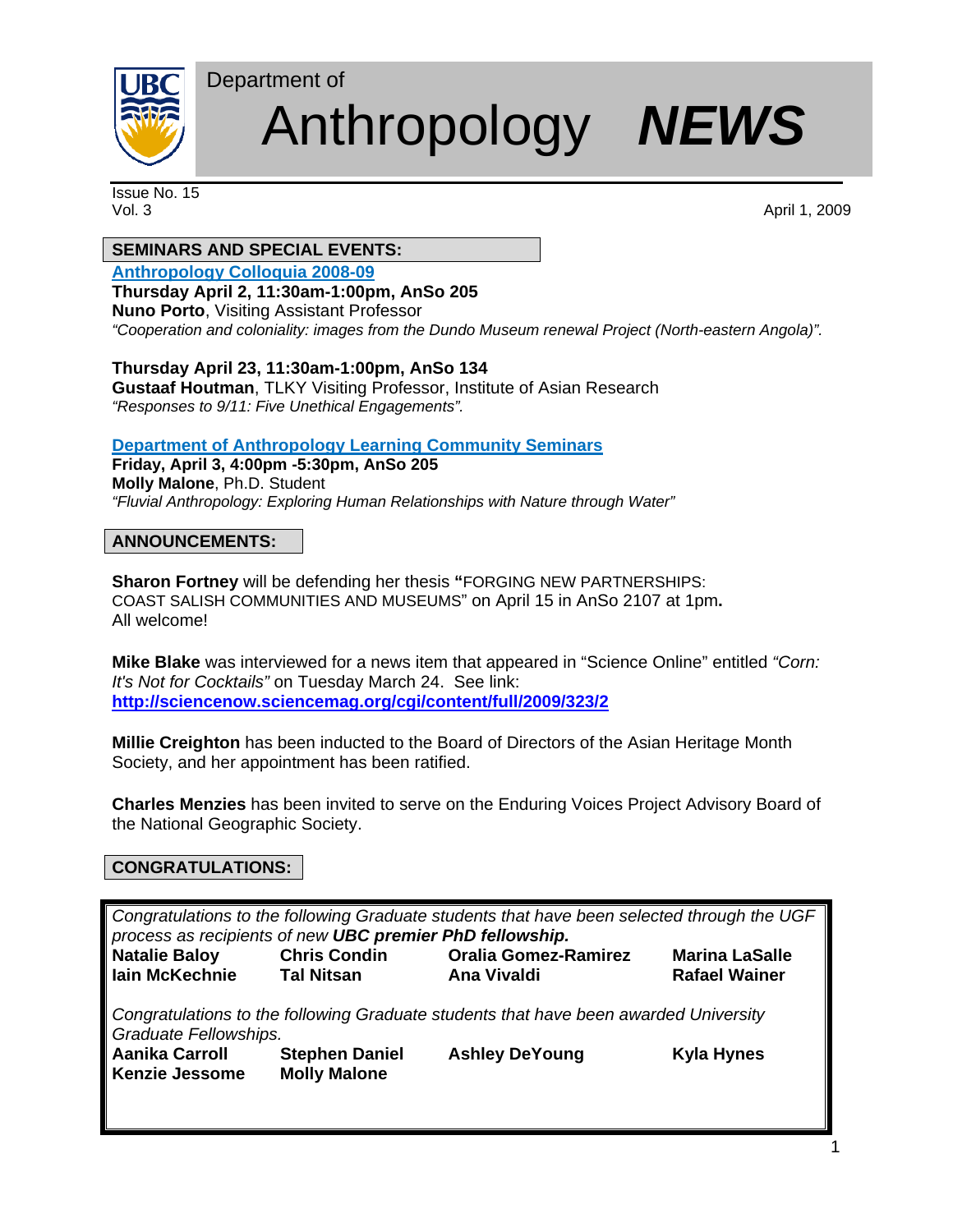**Congratulations to Chris Condin** who has successfully completed his comprehensive exam and has been admitted to candidacy!

**Congratulations to Sungsook Lim** who has been awarded GSI funding.

**Bill McKellin received a \$4,900 grant** from the Child & Youth Health Research Network for a study of Community Networks for Children and Families with Rare Diseases and Chronic Conditions. Anthropology major **Emilie Gladstone received an internship** from the Child & Youth Health Research Network to work on the research project.

## **PRESENTATIONS:**

#### **Alexia Bloch**

Presented a paper entitled *"A Community In Spite of Itself? Russian Speaking Immigrants to Vancouver"*. at the 11th National Metropolis Conference "Frontiers of Canadian Migration", March 19-22, Calgary, Alberta.

## **Brent Harris**

Presented a paper entitled *"Immigrant Integration in Religious Communities: The Case of Israelis in Canada"* at the 11<sup>th</sup> National Metropolis Conference "Frontiers of Canadian Migration", March 22, Calgary, Alberta.

## **Vinay Kamat**

Gave a lecture "Success-as-Failure: Global Discourses on Infectious Disease and the Medicalization of Malaria Control in Tanzania" as part of the Anthropology and Global Health Spring Lecture Series at Case Western Reserve University, Cleveland, Ohio on March 26. Gave a talk entitled "The Rhetoric and Reality of Involving Retail Pharmacies in Tanzania's New Malaria Control Program" to the World Health Interest Group (WHIG) Center for Global Health and Disease, Case Western Reserve University on March27.

#### **Sandra Youssef**

Presented her work on, "The Train Man: Geeky Cinderella, Child of Anonymity and Internet Collective" at the NW Anthropological Association Conference held in Victoria, BC on April 25, 2008 (in the April 1, 2008-March 31, 2009 reporting year).

#### **Jayme Taylor**

Presented her work on, "Exploring Sexuality and Gender in Japanese Popular Culture Fandom" at the NW Anthropological Conference held in Victoria, BC on April 25, 2008 (in the April 1, 2008-March 31, 2009 reporting year).

# **RECAP OF ANTHROPOLOGY WEEK:**

UBC's first ever Anthropology Week, which ran from March  $7<sup>th</sup>$ -14<sup>th</sup>, featured seven different events intended to inspire and foster relationships between students and faculty sharing a common interest in the study of culture and humanity. It was awesome to see such a great and diverse turnout! We would like to thank the Department of Anthropology, the First Nations Studies Program (for partnering on Beyond Your Major), the Anthropology Graduate Student Association (AGSA) and most importantly, all the faculty, staff and students whose support made it such a success. We look forward to an even more exciting celebration of anthropology next year!

#### *Lindsay Der,*

*Anthropology Students Association (ASA), President*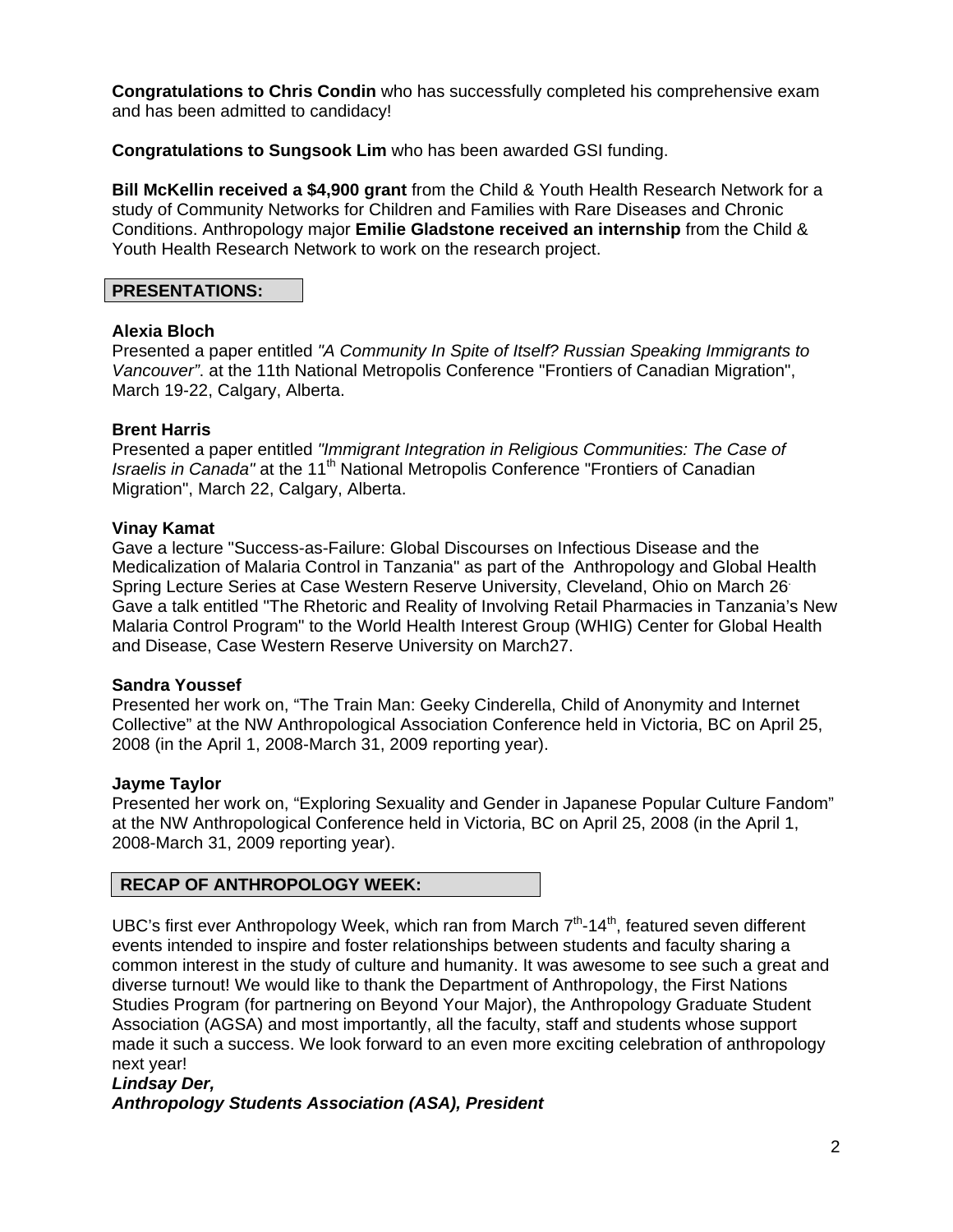## **RECAP OF THE ANTHROPOLOGY GRADUATE STUDENT CONFERENCE:**

The 2009 UBC Anthropology Graduate Student Conference was held on March 7, 2009 in the ANSO Building and was by all (well ... most) accounts a great success. This was in large part due to the enormous level of support that our small cohort of eight students received from the Department, from faculty members, staff, visiting discussants, other (more experienced) graduate students, presenters, attendees and invited guests. The theme of the 2009 Conference was **"***Collaborative Dialogues: Connecting Disciplines and Communities"* and as such focused on how anthropology works in partnership with a wide variety of stakeholders.

The Conference was opened by Department Head Dr. John Barker and with a sincere thank you and gratitude expressed toward the Musqueam people on whose traditional territory we live, work and learn. A total of 32 presentations were made covering topics including Northwest Coast archaeology, gender, health, sexuality, education, ritual space and place, and homelessness. Five discussion sessions covered this extraordinary range of subject matter and were led by Drs. John Barker, Sue Rowley and Jen Shannon of UBC, along with Dr. George Nicholas from SFU, and Dr. Larry Zimmerman from IUPUI. Dr. Zimmerman, Professor of Anthropology and Museum Studies at IUPUI (Indianapolis), was the keynote speaker for the banquet that wrapped up the day's events with his topic of "*Displaced and Barely Visible: An Archaeological Viewpoint [of Homelessness]*". The banquet drew ticket sales of some 50 attendees and a vigorous question period.

"UBC's 4th annual Archaeology Day conference was a great success again this year. We had 15 presenters from universities and colleges around the province, each of whom gave terrific presentations on a wide range of research projects from around the world. The event was cohosted by the departments of Anthropology and Classical, Near Eastern, and Religious Studies, with more than 60 people attending the day-long proceedings. The highlight was a keynote presentation by Dr. Paul Goldberg from Boston University (and this year visiting at SFU), discussing new directions in geoarchaeology. We are fortunate to have had superb volunteer help from a large number of graduate and undergrad students in both departments--thanks to everyone."

A particular highlight for the 2009 Conference was that the organizing committee (Aanika Carroll, Steve Daniel, Ashley DeYoung, Oralia Gomez, Kyla Hynes, Kenzie Jessome, Iain McKechnie and Alison Torrie) incorporated two new and innovative features for this year. The first was an event held the Friday evening before the full Conference day as a special preview presentation at the Carnegie Centre by keynote speaker Dr. Larry Zimmerman. This put Dr. Zimmerman in direct contact an interested and extraordinarily interactive audience of over 100 individuals in a frank question and answer session with Downtown Eastside residents over the topic of homelessness. His speech at the Carnegie Centre carried forward in a different but equally powerful context the next night at the Graduate Student Centre here at UBC in closing out the day.

The day-ending academic event of the presentation part of the Conference was also new as the organizing committee invited five prominent community members to present and discuss the nature of their collaborative work as a Panel Forum. Led by Chairman Mr. Sonny McHalsie of the Sto:lo Nation, Forum members Dr. Dana Lepofsky (SFU Archaeology), Dr. Dara Culhane (SFU Anthropology), and Ms. Sharon Fortney (UBC Ph.D. candidate) each described their work and responded to questions from Conference attendees.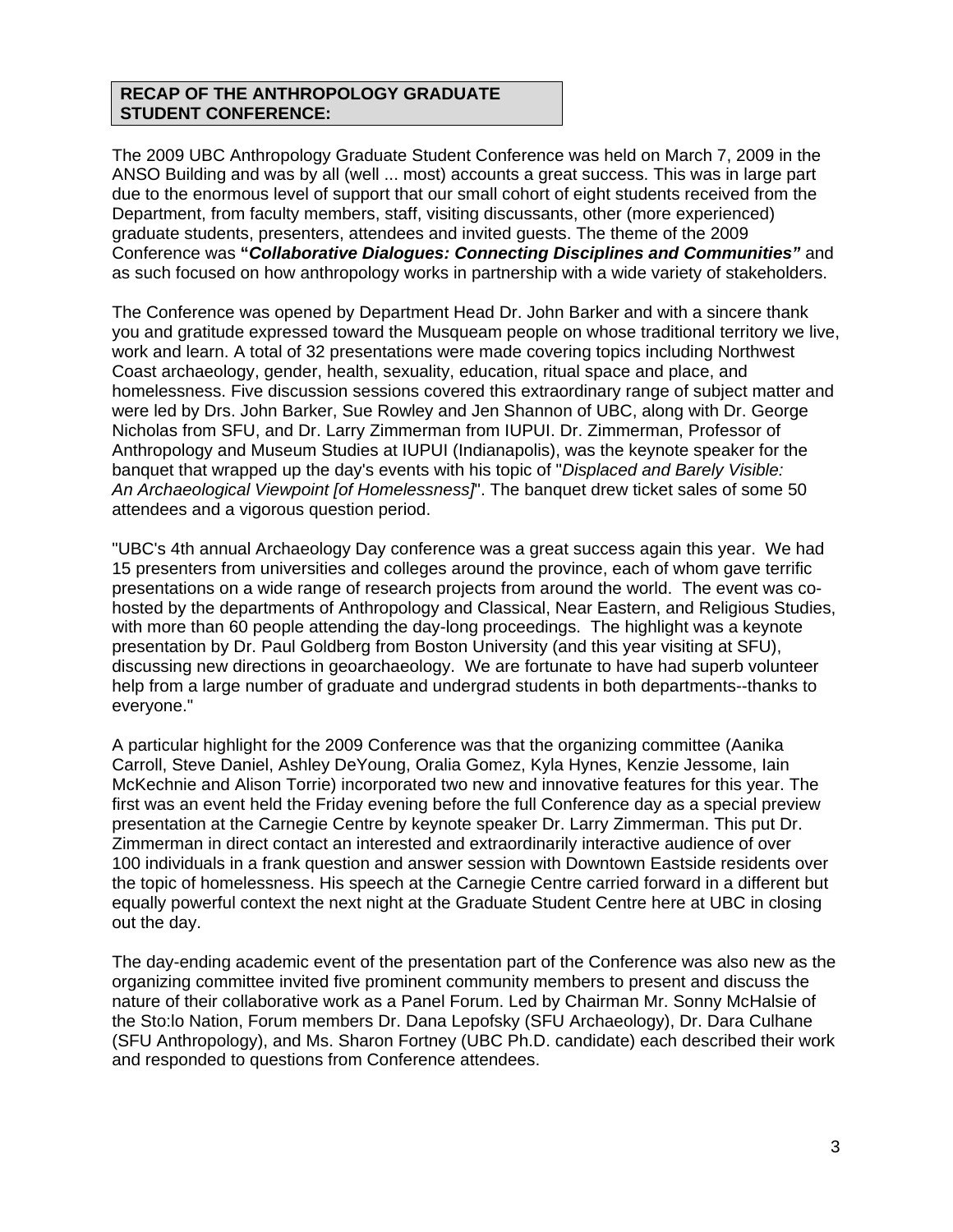Wrapping up the weekend's activities then, the 2009 Anthropology Grad Student production was attended by 85 students, faculty, and interested community members and concluded the yearlong preparations by the (small but collaborative) organizing committee mentored by Dr. Patrick Moore. Thanks to everyone for their support, funding and contributions to the scholarship surrounding collaborative initiatives in anthropology. Torch passed with the bar for next year set high!

# *On behalf of the organizing committee, Steve Daniel***,** *M.A. Student, Department of Anthropology.*

# **RECAP OF ARCHAEOLOGY DAY:**

UBC's 4th annual Archaeology Day conference was a great success again this year. We had 15 presenters from universities and colleges around the province, each of whom gave terrific presentations on a wide range of research projects from around the world. The event was cohosted by the departments of Anthropology and Classical, Near Eastern, and Religious Studies, with more than 60 people attending the day-long proceedings. The highlight was a keynote presentation by Dr. Paul Goldberg from Boston University (and this year visiting at SFU), discussing new directions in geoarchaeology. We are fortunate to have had superb volunteer help from a large number of graduate and undergrad students in both departments--thanks to everyone.

*Mike Blake, Associate Professor, Department of Anthropology.*

# **MUSEUM OF ANTHROPOLOGY NEWS:**

# **EXHIBITIONS**

## **TATAU: Samoan Tattooing and Global Culture Through September 30, 2009**

The contemporary significance of Samoan tattoo traditions is the focus of this insightful and provocative exhibit in Gallery 3 (adjacent to the Great Hall). Curated by Peter Brunt, Senior Lecturer in Art History at Victoria University of Wellington, the show features over 40 photographs by distinguished New Zealand artist Mark Adams. Thanks to the Adam Art Gallery, Victoria University of Wellington, and Cambridge Museum of Archaeology and Anthropology, University of Cambridge, for organizing this touring exhibition.

# **Panel Installation: 'ehhwe'p syuth (To Share History) by Coast Salish artist John Marston Through September 30, 2009**

This magnificent panel is accompanied by excerpts from Killer Whale and Crocodile, a documentary about artist John Marston's journey to Papua New Guinea, where he met and was inspired by Sepik carver Teddy Balangu to carve this work.

# **PUBLIC PROGRAMS**

# **Tatau – The Art and History of Samoan Tattoos: A Public Workshop with Rosanna Raymond**

**Saturday, April 25, 10:00 am to 1:00 pm, \$10 per person. Call 604.822.5978 to register.** Rosanna Raymond is a multi-media and performance/body adornment artist, storyteller, and poet based in London, UK. Of Samoan descent, Raymond has forged a career over the past 15 years as a producer and commentator on contemporary urban Pacific Island culture, and led many successful workshops on body adornments and tatau internationally. On April 25, we invite you to join Rosanna Raymond for a special hands-on session in which you'll learn about the history and importance of Samoan tattooing, as well as create your own tatau designs. The workshop also includes a tour of the exhibit *Tatau – Samoan Tattooing and Global Culture*.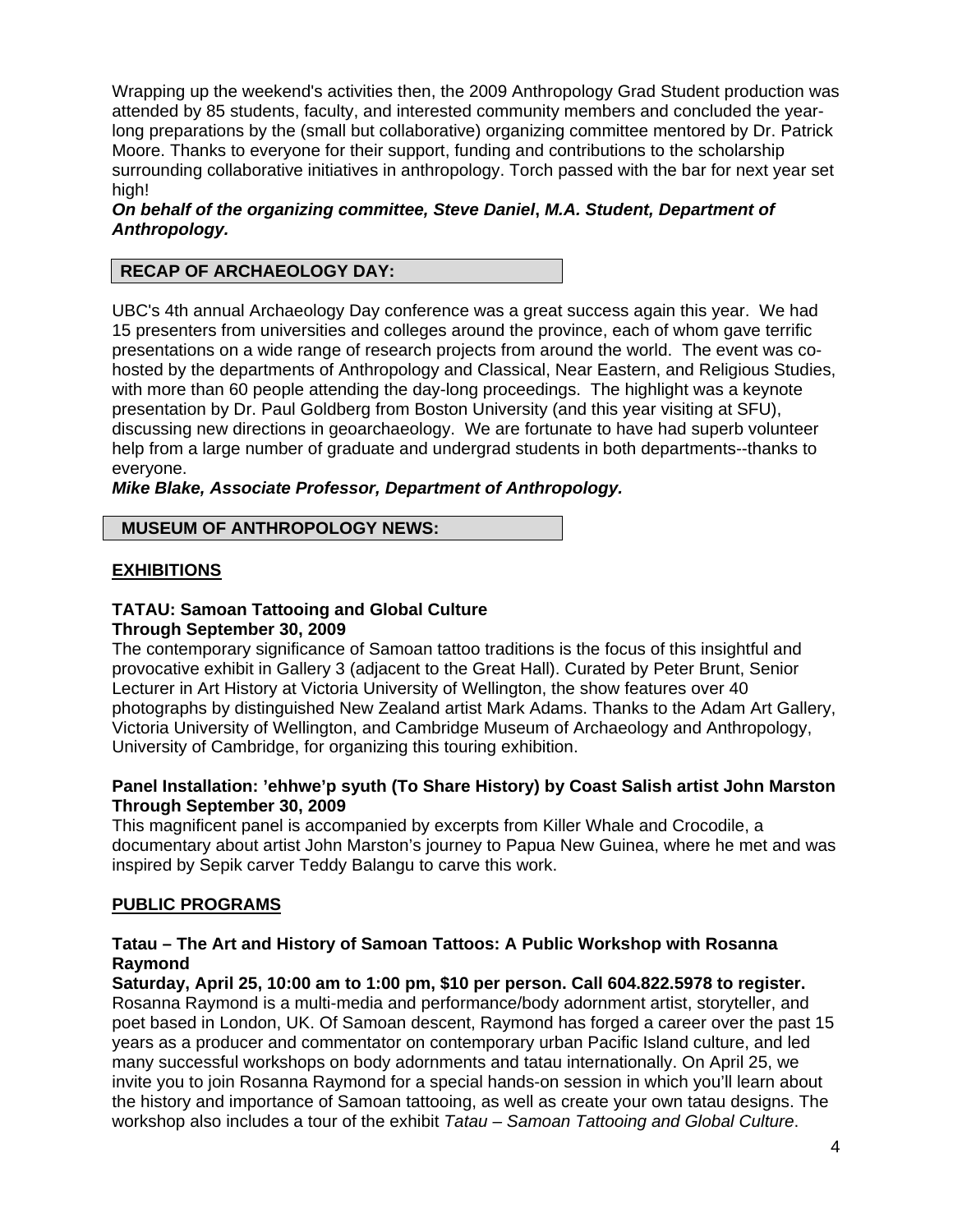# **'A Matter of Taste' Group Tour**

Last year, we launched a new program called 'A Matter of Taste: Ceramics and Culinary Connections.' Suitable for adults in groups of 8-25, the program explores the links between food and our exceptional collection of 15th-19th c. ceramics in the Koerner European Ceramics Gallery. A tour of the gallery and a sampling of old-world foods is included. The cost is \$12 per person, which includes admission to all Museum galleries. Book clubs, seniors, community groups, cooking classes, history buffs, artists' organizations (especially ceramicists): call 604.822.3825 now!

#### **NEW JOB POSTING FOR 2009-10:**

The Anthropology Undergraduate Studies Committee seeks applicants for sessional Winter 2009 (September – December 2009) day appointments. Salary depends on rank and experience. Applicants must hold a Ph. D. or have been advanced to full candidacy **by the application deadline**.

Ph. D. candidates at UBC must have the authorization of the Faculty of Graduate Studies to teach as sessional instructors. The settlement of any outstanding fees may be a precondition for such authorization*.\* Appointment is subject to budgetary funding and a minimum enrollment of 18 students is normally required by the Faculty of Arts; courses with enrollments below that number will be cancelled.* 

For up to date schedule information, please check: http://www.students.ubc.ca

#### *Winter 2009: September to December 2009*

**Anth 303 (3 credits), Section 002, Term 1: Ethno Special Area: Latin America and Gender Studies.** 

M W F 9 am – 10 am

Please apply **e-mail to** *cmenzies@interchange.ubc.ca*. Applications must include a c.v., an outline and reading list for each proposed course, and the names, addresses, and phone numbers of three referees. The deadline for submitting applications is **Wednesday, April 15, 2009. \****Only candidates being considered for appointment will be contacted.*

### **REMINDERS:**

## **CALL FOR VOLUNTEERS – CASCA/AES CONFERENCE – MAY 13-16**

We are looking for people who would be available to contribute two half-days (approximately 8 hours in total) during the conference. All volunteers will be guaranteed free access to the event, a conference T-shirt, two food coupons redeemable at the SUB, the opportunity to meet with great people (other volunteers and conference participants) and lots of fun!

Tasks will range from helping at the registration table to give directions about the campus and the city. An orientation meeting will be organized in the month of April to give all the volunteers detailed information.

This year's conference theme: *"Transnational Anthropologies: Convergences and Divergences in Globalized Disciplinary Networks"*, is bound to generate exciting discussions. This is a conference you won't want to miss! The preliminary program can be found online at: http://www.anth.ubc.ca/index.php?id=11928.0.html

**If you are interested, please contact Arianne or Jayme (volunteer coordinators) lolari@interchange.ubc.ca jtaylor2@interchange.ubc.ca**